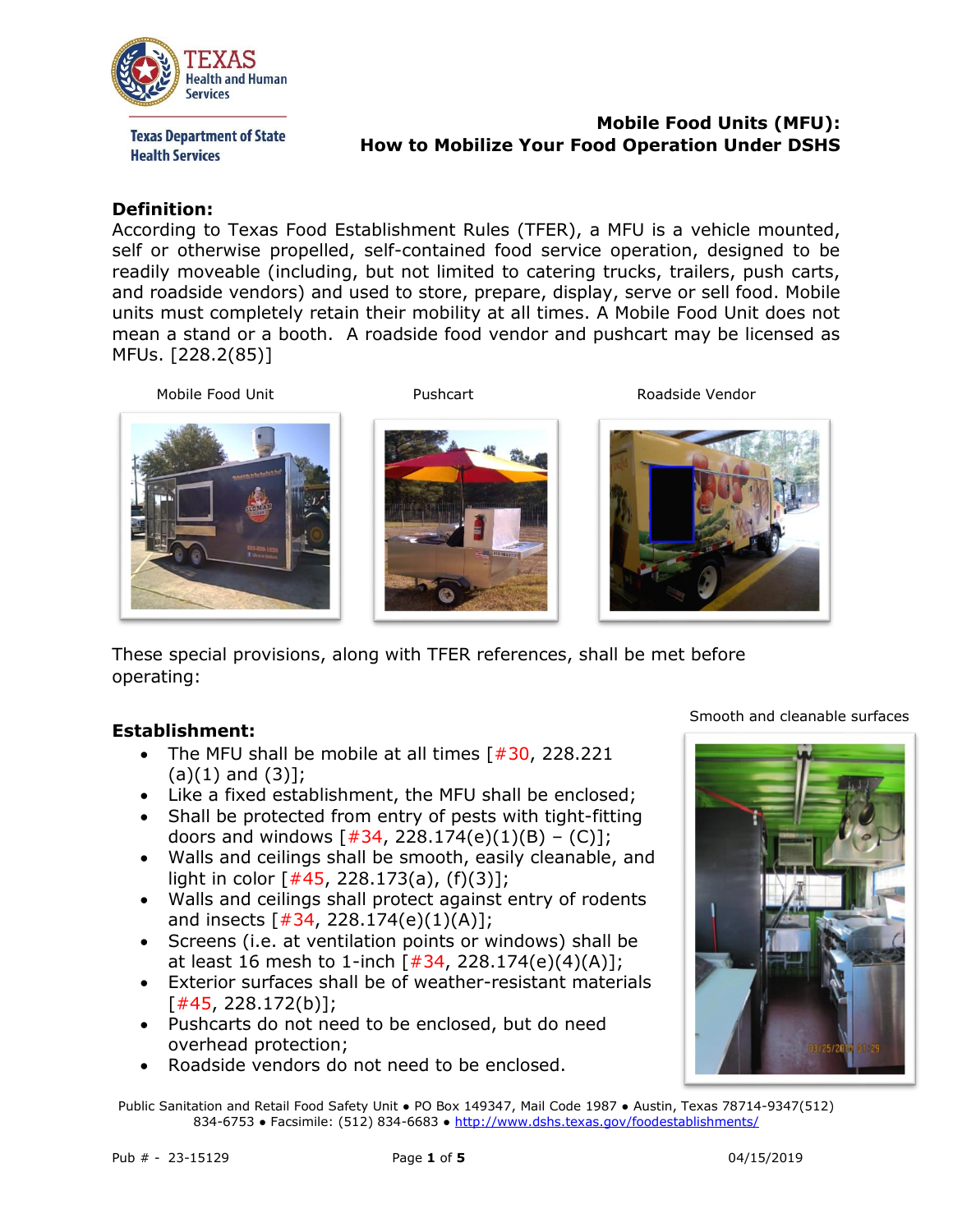### **Water:**

- Water (hot and cold) under pressure supplied to all sinks permanently installed (this requirement does not apply to roadside food vendors)  $[228.221(a)(7)]$ ;
- Water supply must meet the demands of the operation  $[#23, 228.143(a) (c)$ ];
- Potable water tank and fill hose shall be permanently installed, labeled as "potable water" and provided with a ¾-inch or less inlet connection [#32 OR #37, 228.221(a)(8)(A)-(C)];
- Waste retention tank for liquid waste must be 15% larger than the potable water tank, leak proof, and be permanently installed  $[#44, ]$ 228.221(a)(9)(A)-(B)(i)];
- Waste retention tank (labeled as "waste water") shall be sloped to a drain that is 1 inch in inner diameter and equipped with a shut-off valve  $[#44]$ , 228.221(a)(9)(B)(ii), (G)];
- Liquid waste connections shall be different in size and type than potable water [#44, 228.221(a)(9)(C)];
- These requirements also apply to pushcarts. They do not apply to roadside vendors [228.221(a)(10)(A)].



Potable Water Tank Liquid Waste Connection Potable Water Inlet



# **Equipment:**

- Equipment should be adequate to maintain hot and cold Time/Temperature Control for Safety (TCS) foods at required temperatures (41°F or below for cold foods; 135°F or above for hot foods)  $\lceil #27, 228.221(a)(6)(A)\rceil$ ;
- Food contact surfaces of equipment including tables and counters shall be durable, corrosion-resistant and non-absorbent  $[#32, 228.101(a)(2)];$
- MFU's shall only provide single service articles to consumers  $[#40,$ 228.221(a)(5)].

Public Sanitation and Retail Food Safety Unit ● PO Box 149347, Mail Code 1987 ● Austin, Texas 78714-9347(512) 834-6753 ● Facsimile: (512) 834-6683 ● <http://www.dshs.texas.gov/foodestablishments/>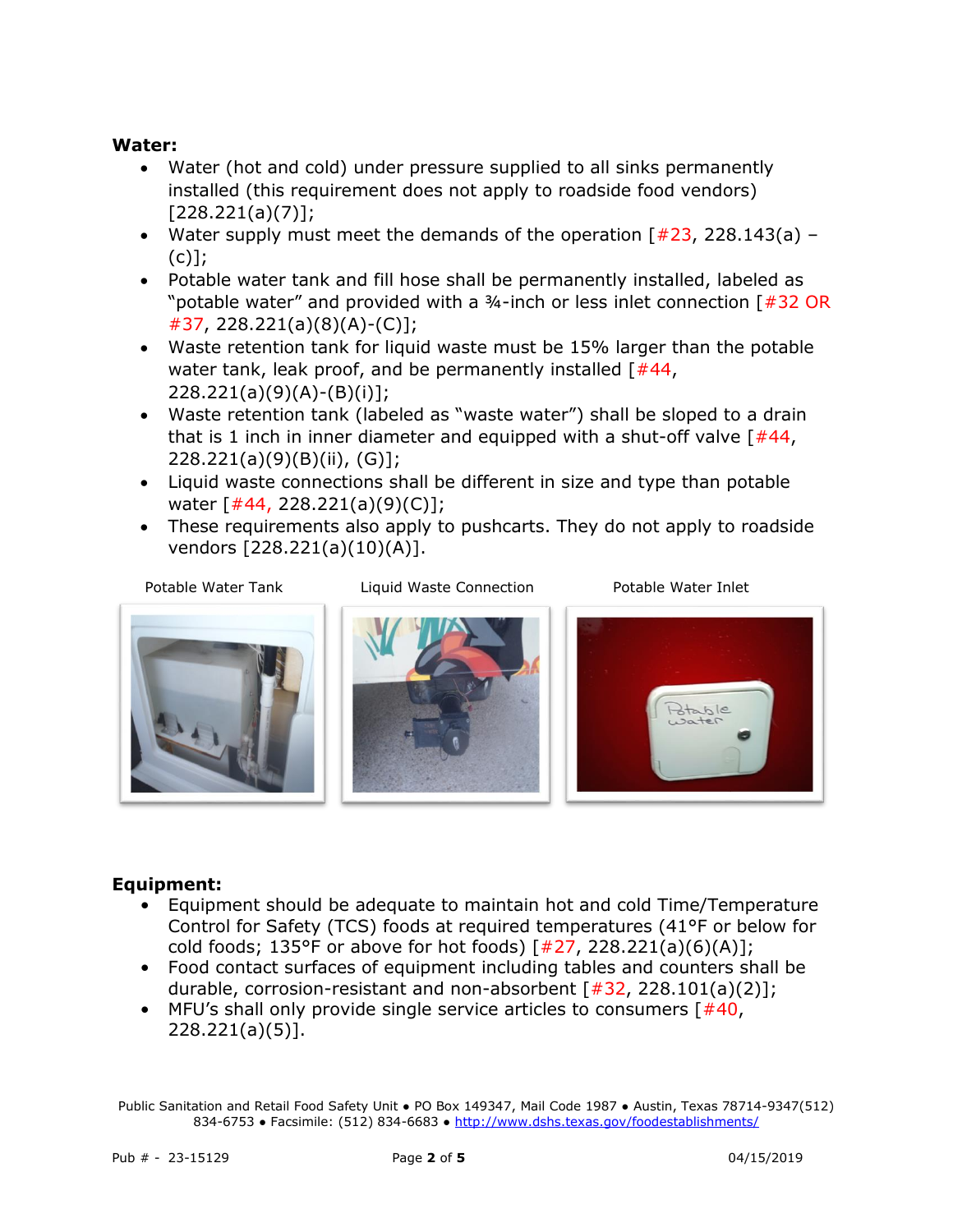### **Manual Warewashing and Handwash Sinks:**

- At least one handwash sink supplied with soap and hand drying device  $\lceil #31,$ 228.221(a)(6)(C)];
- A sink with three compartments for washing, rinsing, and sanitizing of equipment and utensils, along with drain boards for soiled and clean items [#33, 228.221(a)(6)(B)(i)];
- The three compartments must be large enough to submerge the largest utensil or piece of equipment  $\lceil #33, 228.221(a)(6)(B)(ii)\rceil$ ;
- Hot and cold water shall be supplied to all sinks under pressure  $[#23, ]$ 228.143(a)];
- Roadside vendors do not require sinks.



Three-compartment sink Handwash sink



### **Restrooms:**

- A MFU does not need to be equipped with a restroom;
- Toilet rooms shall be designated and be conveniently located and accessible to employees during all hours of operation  $[#46, 228.221(a)(11)];$

# **Central Preparation Facility (CPF):**

- The MFU shall operate from a CPF or other fixed establishment and shall report to such location for supplies and for cleaning and servicing operations  $[#45, 228.221(b)(1)]$ ;
- The CPF is an approved retail food establishment at which food is prepared, stored, and wrapped; the MFU is supplied with fresh water and ice; wastewater and other liquids are properly disposed; food-contact surfaces or items not capable of being immersed in the MFU utensil-washing sink are cleaned and sanitized [228.2(15)];
- The operater must maintain the most recent inspection of the CPF on the unit at all times  $[#47, 228.221(a)(4)(C)],$
- If the CPF or servicing area is not owned by the MFU operator, then a signed letter of authoriziation is required  $[#47, 228.221(a)(4)(B), (D)];$

Public Sanitation and Retail Food Safety Unit ● PO Box 149347, Mail Code 1987 ● Austin, Texas 78714-9347(512) 834-6753 • Facsimile: (512) 834-6683 • <http://www.dshs.texas.gov/foodestablishments/>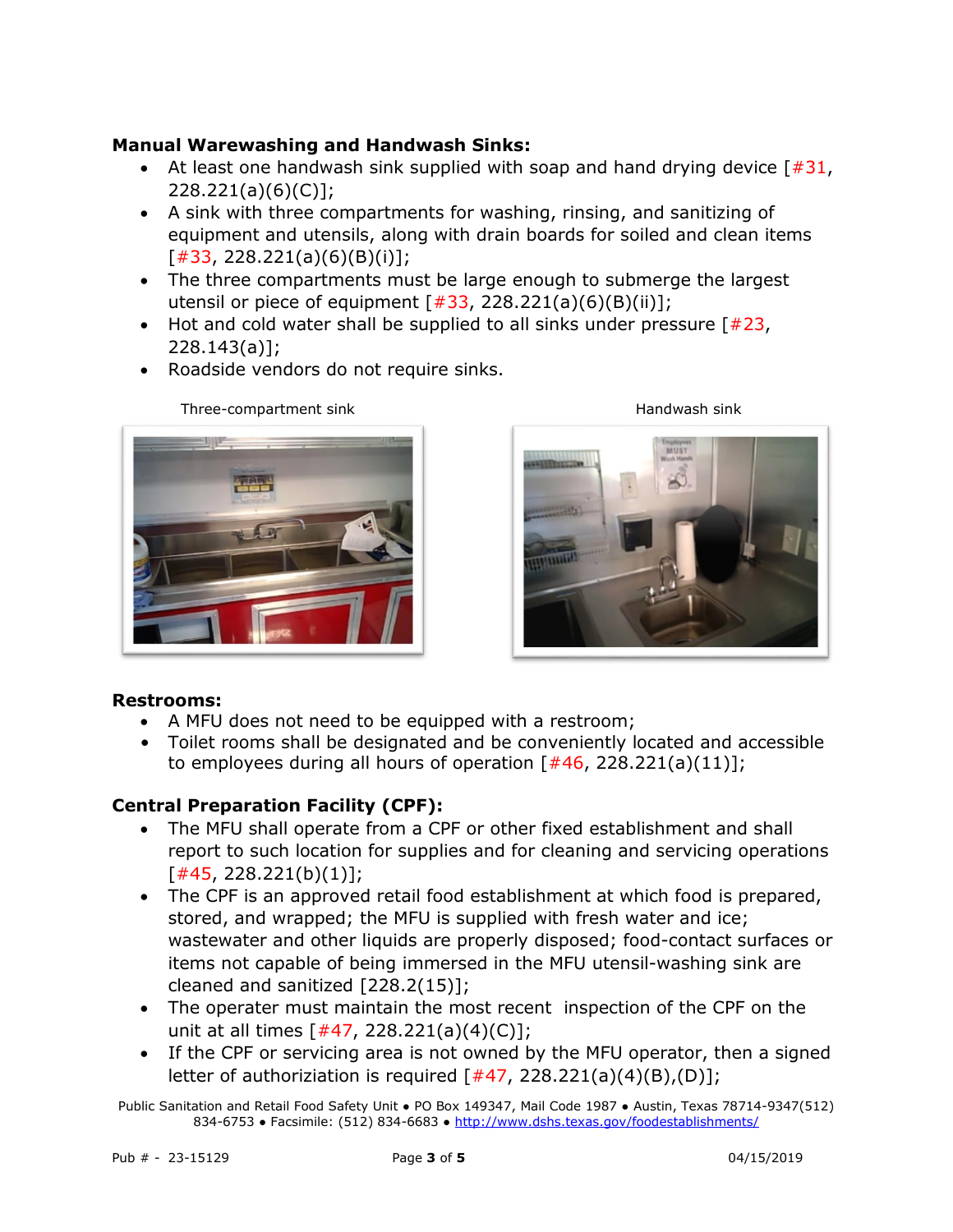Use of a priviate residence as a CPF is prohibited.  $\lceil #7, 228.174(k) \rceil$ 

### **Servicing Area:**

- A servicing area is a location an MFU shall return regularly for such things as vehicle cleaning, discharging liquid or solid wastes, refilling water tanks and ice bins, and boarding food. No food preparation, service or utensil/warewashing is conducted at a servicing area. [228.2(129)]
- The area shall include overhead protection for any supplying, cleaning or servicing operation. Areas used for water loading and/or wastewater discharge through a closed hose system do not need overhead protection.  $[#45, 228.221(c)(1)(A)]$
- The location for the flushing and drainage of liquid wastes shall be separate from the location provided for potable water servicing and loading of food supplies. [#20, 228.221(c)(1)(B)]
- The surface of the servicing area shall be constructed of a smooth nonabsorbent material, such as concrete or machine-laid asphalt and shall be maintained in good repair, kept clean and be graded to drain.  $[#45,$ 228.221(c)(1)(D)]
- Potable water servicing equipment shall be installed according to Plumbing Code.  $[#32, 228.221(c)(1(E)]$
- The servicing area may be separate from the Central Preparation Facility (CPF).
- A servicing area may not be at a private home or living quarters.  $[\#7,$ 228.174(k)]
- A servicing area is not required where only packaged food is sold and no waste water retention tanks are present  $[228.221(c)(1)(C)]$

# **Documentation to Have Available for Initial Inspection:**

- Certified Food Manager Certification (if there is open handling of Time/Temperature Control for Safety foods) [#21, 228.221(a)(4)(A)];
- CPF authorization (if needed) and most recent facility inspection  $[#47, ]$ 228.221(a)(4)(B),(C)];
- Servicing area authorization (if needed)  $\lceil #47, 228.221(a)(4)(D)\rceil;$
- Menu of all food items to be sold  $[#47, 228.221(a)(4)(E)];$
- The MFU must be equipped to successfully pass inspection.

# **Application and Approval Process**

A new MFU license application may be submitted through the mail or online. After the application is processed, a letter will be sent out to the operator to schedule an inspection with the inspector over the designated area. The MFU shall be readily moveable and be ready to come to a location designated by the authority. The unit must be operable at time of inspection without the need of electrical/water source connections, including but not limited to handwash/warewash facilities, refrigeration and wastewater disposal.

Public Sanitation and Retail Food Safety Unit ● PO Box 149347, Mail Code 1987 ● Austin, Texas 78714-9347(512) 834-6753 • Facsimile: (512) 834-6683 • <http://www.dshs.texas.gov/foodestablishments/>